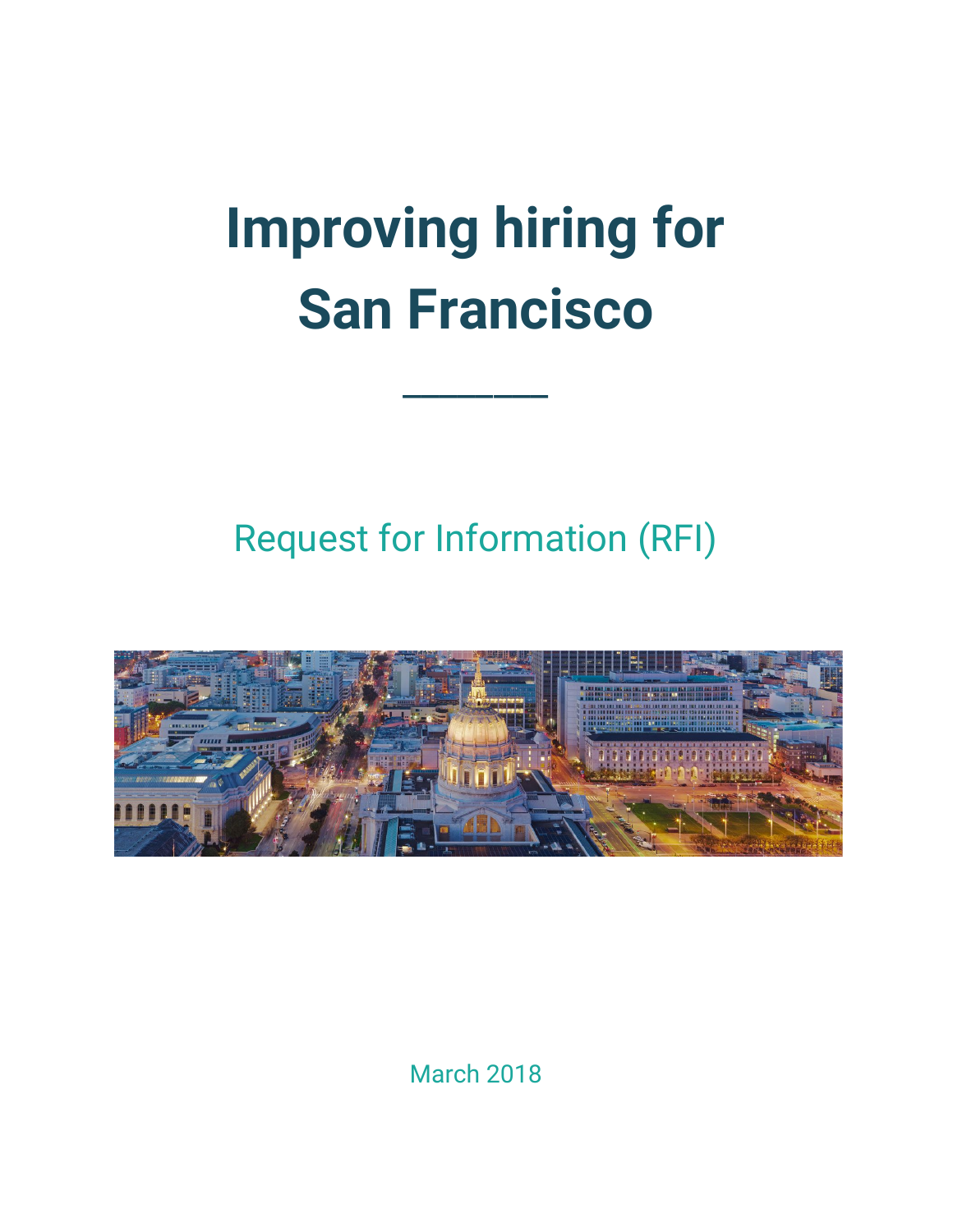## **Contents**

| <b>Vision</b>                                                      | $\overline{2}$ |
|--------------------------------------------------------------------|----------------|
| Value statements                                                   | $\overline{2}$ |
| Project plan                                                       | 3              |
| Work completed                                                     | 3              |
| Roadmap                                                            | 4              |
| <b>Milestones</b>                                                  | 6              |
| <b>Challenges</b>                                                  | 8              |
| Challenges faced by candidates                                     | 8              |
| Challenges faced by hiring managers                                | 9              |
| Challenges faced by HR professionals                               | 10             |
| <b>Our approach</b>                                                | 11             |
| <b>Process</b>                                                     | 11             |
| How we work                                                        | 11             |
| How we remain grounded in users' needs                             | 12             |
| Architecture/Interface requirements                                | 12             |
| <b>Implementation risks</b>                                        | 12             |
| <b>Ongoing strategic concerns</b>                                  | 13             |
| <b>Technical requirements</b>                                      | 14             |
| Key integration points                                             | 14             |
| Implementation design - Desired guidelines                         | 14             |
| Maintenance, improvement, and extensibility                        | 14             |
| Provider platform requirements                                     | 15             |
| Security - System and data                                         | 15             |
| <b>Important resources</b>                                         | 15             |
| <b>Project questions</b>                                           | 16             |
| <b>Information for interested vendors</b>                          | 16             |
| Overview                                                           | 16             |
| How the interested vendor community is expected to engage          | 17             |
| Overview or timeline and what we're looking for moving forward     | 17             |
| Learn more about working with the City and County of San Francisco | 17             |
| <b>Interested vendors submission components</b>                    | 17             |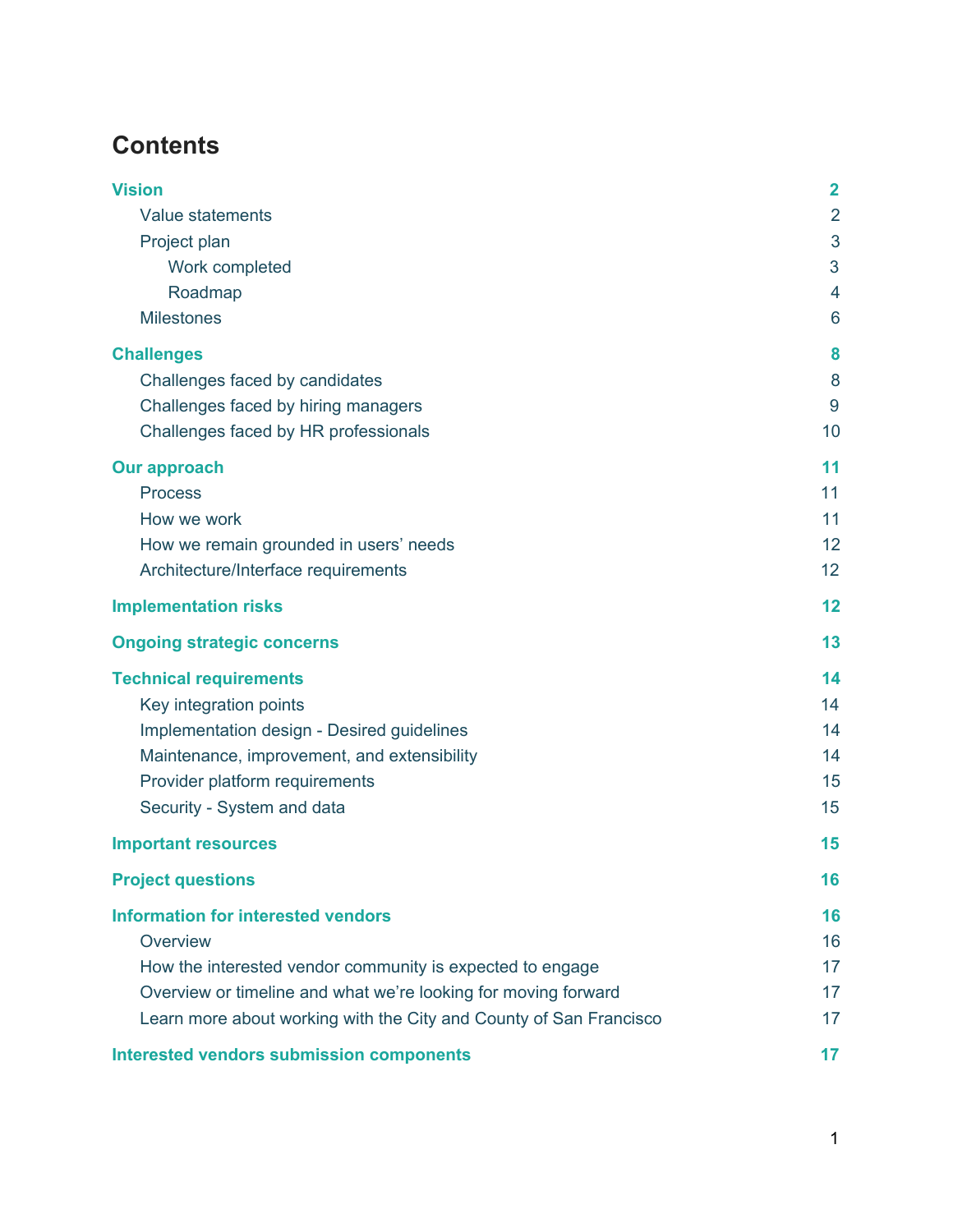## <span id="page-2-0"></span>**Vision**

The City and County of San Francisco (CCSF) is looking to modernize its hiring practices by using an integrated and modular approach to acquiring a new applicant tracking system (ATS). Through this iterative process, CCSF envisions a world in which intuitive, user-friendly tools help candidates find the right opportunities in government, and help managers and HR professionals hire the right talent while staying true to the merit-based system.

## <span id="page-2-1"></span>Value statements

The City follows a few core values when it comes to hiring:

- **● Merit-based:** We strive to offer the best services to the public, therefore we follow a hiring process that ensures all employees have objectively met the minimum qualifications of a position and have been hired for their ability to perform the job (see the merit-system principles in the **Important [Resources](#page-15-2)** section below)
- **● Embracing diversity:** We believe our City employees should represent the communities we serve
- **● Finding the right balance:** Government hiring is a tricky balance between effectively meeting hiring needs and ensuring compliance with civil service rules and policies to ensure fairness

There are also several key stakeholders who play varying roles in the hiring process. They each focus on something a little bit different but, together, allow San Francisco to stay true to the principles and philosophies it wants to embody when it comes to hiring.

The **Civil Service Commission** ensures departments hire the best qualified candidate through a fair and merit-based process. The Civil Service Commission is also responsible for having an open forum in their decision-making process.

**Unions** play a key role in ensuring the City follows fair employment practices and provides promotional opportunities to their members.

The **Department of Human Resources (DHR)** ensures merit-based processes are followed when conducting permanent civil service hiring. DHR does this by setting policies, procedures and best practices, auditing and providing consultation and other services to the City's departmental HR.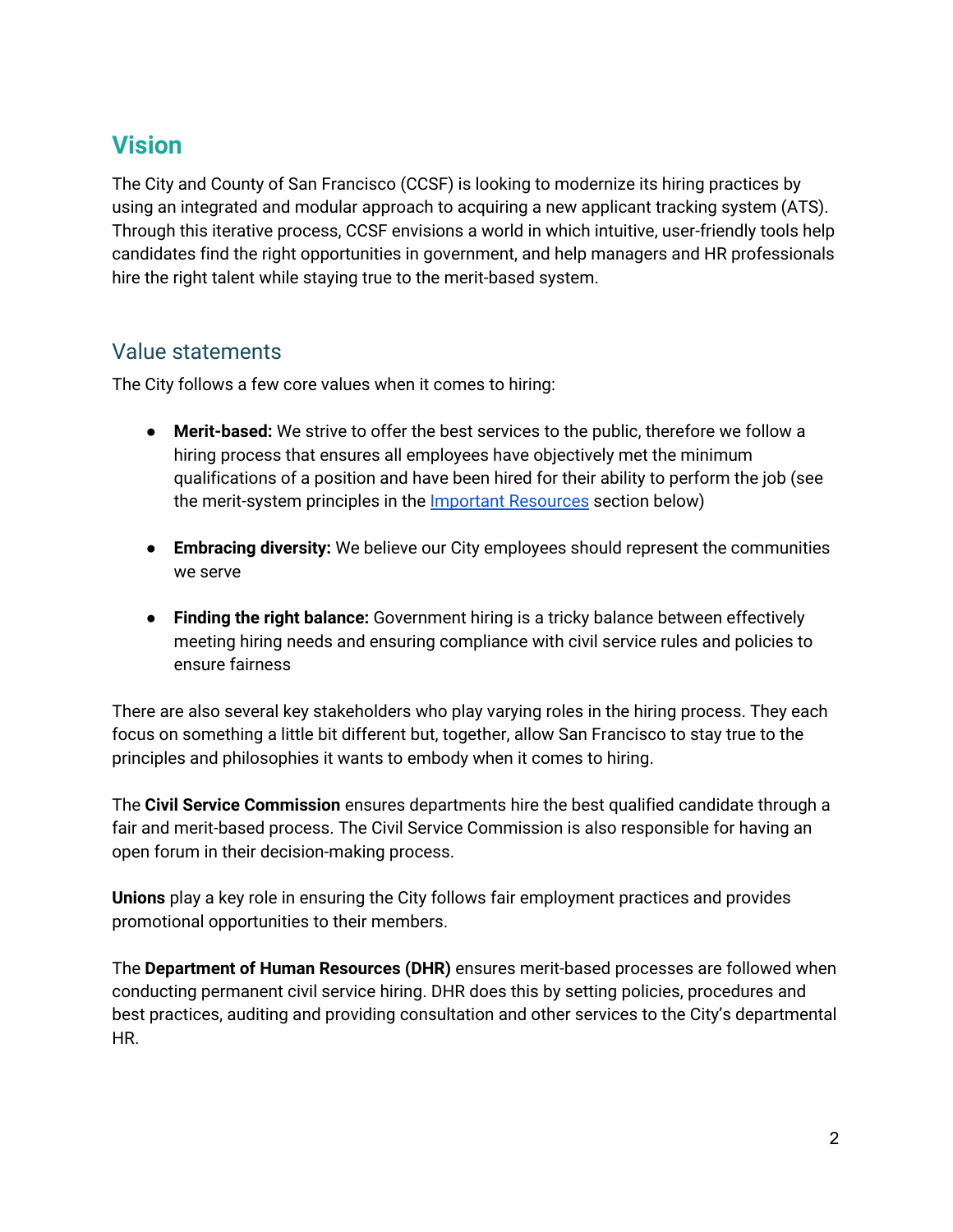**Departmental HR** leads, facilitates, coordinates and ensures compliance of fair and consistent hiring processes.

A **hiring manager's** core role is to hire the best candidate possible.

## <span id="page-3-0"></span>Project plan

#### <span id="page-3-1"></span>Work completed

Below is an outline of the work we have completed to date.

We recognize this is an evolving project with constantly changing needs. This project will go through several cycles of discovery, ideation, prototyping and testing.

| <b>Phase 1: Discovery</b><br>(July - October 2017)                                      | $\bullet$<br>$\bullet$ | Reviewing current rules, policies and practices<br>Mapping as-is decentralized human resources processes<br>Understanding current existing processes<br>Understanding hiring challenges across CCSF<br>Understanding challenges experienced by HR<br>$\circ$<br>professionals<br>Understanding challenges experienced by hiring<br>$\circ$<br>managers<br>Understanding challenges experienced by candidates<br>$\circ$ |
|-----------------------------------------------------------------------------------------|------------------------|-------------------------------------------------------------------------------------------------------------------------------------------------------------------------------------------------------------------------------------------------------------------------------------------------------------------------------------------------------------------------------------------------------------------------|
| <b>Phase 2: Ideation</b><br>(October - November<br>2017)                                |                        | Solution identification & defining the north star<br>Identifying low-hanging fruit (small wins)<br>Defining the various service modules in government hiring                                                                                                                                                                                                                                                            |
| <b>Phase 3: Testing and</b><br>implementation<br>(November 2017 -<br><b>March 2018)</b> |                        | Experimenting and prototyping low-hanging fruit<br>Beginning procurement process                                                                                                                                                                                                                                                                                                                                        |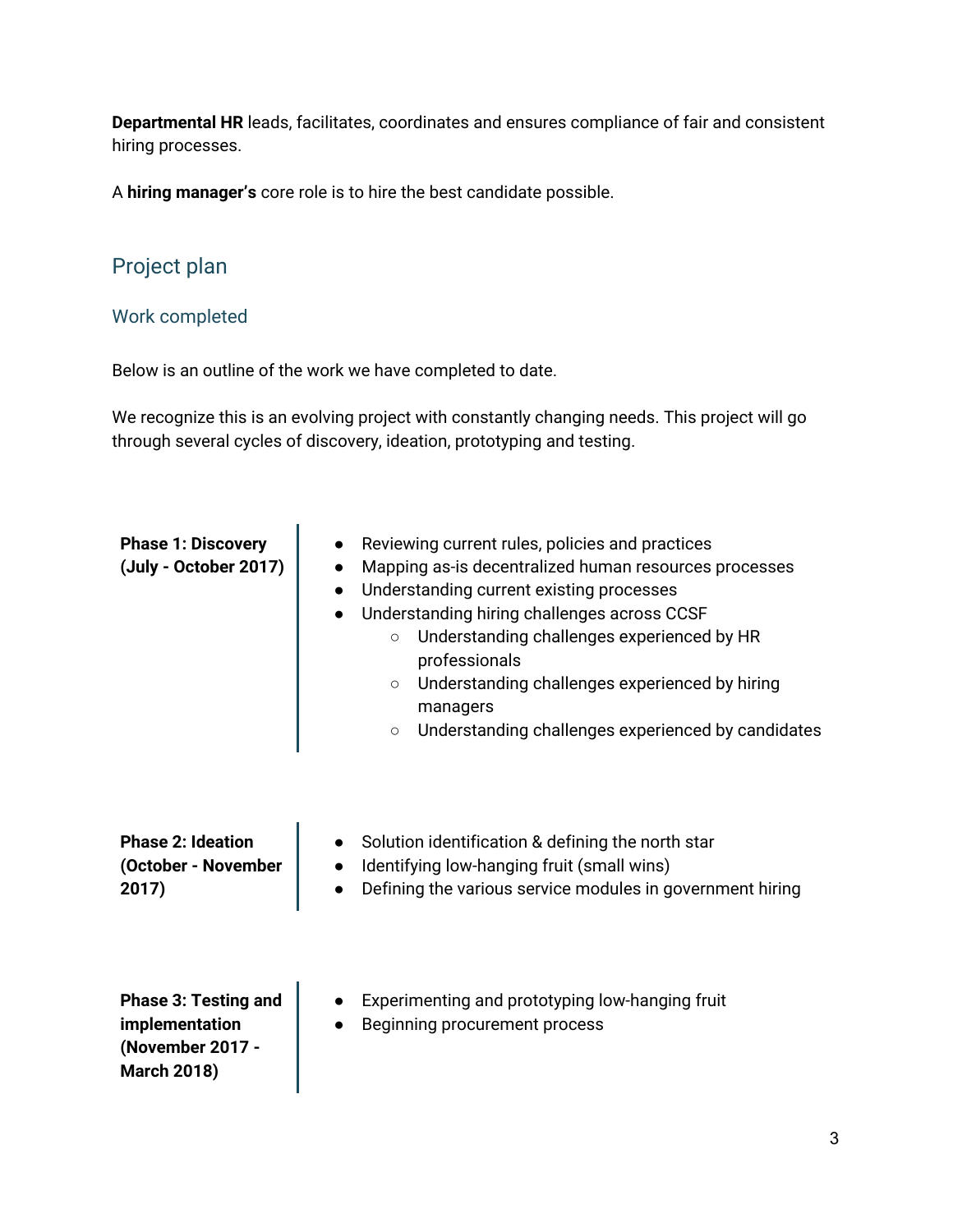#### <span id="page-4-0"></span>Roadmap

We've identified 7 key modules in the government hiring process and plan to build/procure each module incrementally. The 7 key modules include:

- Succession planning
- Defining roles
- Number of hires needed by role
- Getting the word out
- Assessing skills
- Determining fit
- Onboarding

As a means of helping people better understand how this project could come together, here is a tentative roadmap showing how the different pieces could get tackled. We of course recognize that this will likely evolve as we continue to test and get feedback (and input from the vendor community):

#### **Phase 1**

- Building the infrastructure to facilitate the integration between existing and new systems (current ATS is JobAps, current Human Capital Management is PeopleSoft 9.2)--this could be in the form a hub (the role of the hub architecture is to provide a common exchange and data broker through which various vendors, projects, and products can pass relevant events and data)
- Procure two initial modules:
	- Getting the word out
		- The purpose of this module is to ensure that CCSF is getting open positions and upcoming exams in front of prospective candidates and that enough qualified people apply/take the exam
	- Assessing skills
		- The purpose of this module is to ensure that CCSF is objectively and effectively:
			- Determining which candidates have the appropriate skills and qualifications for a given position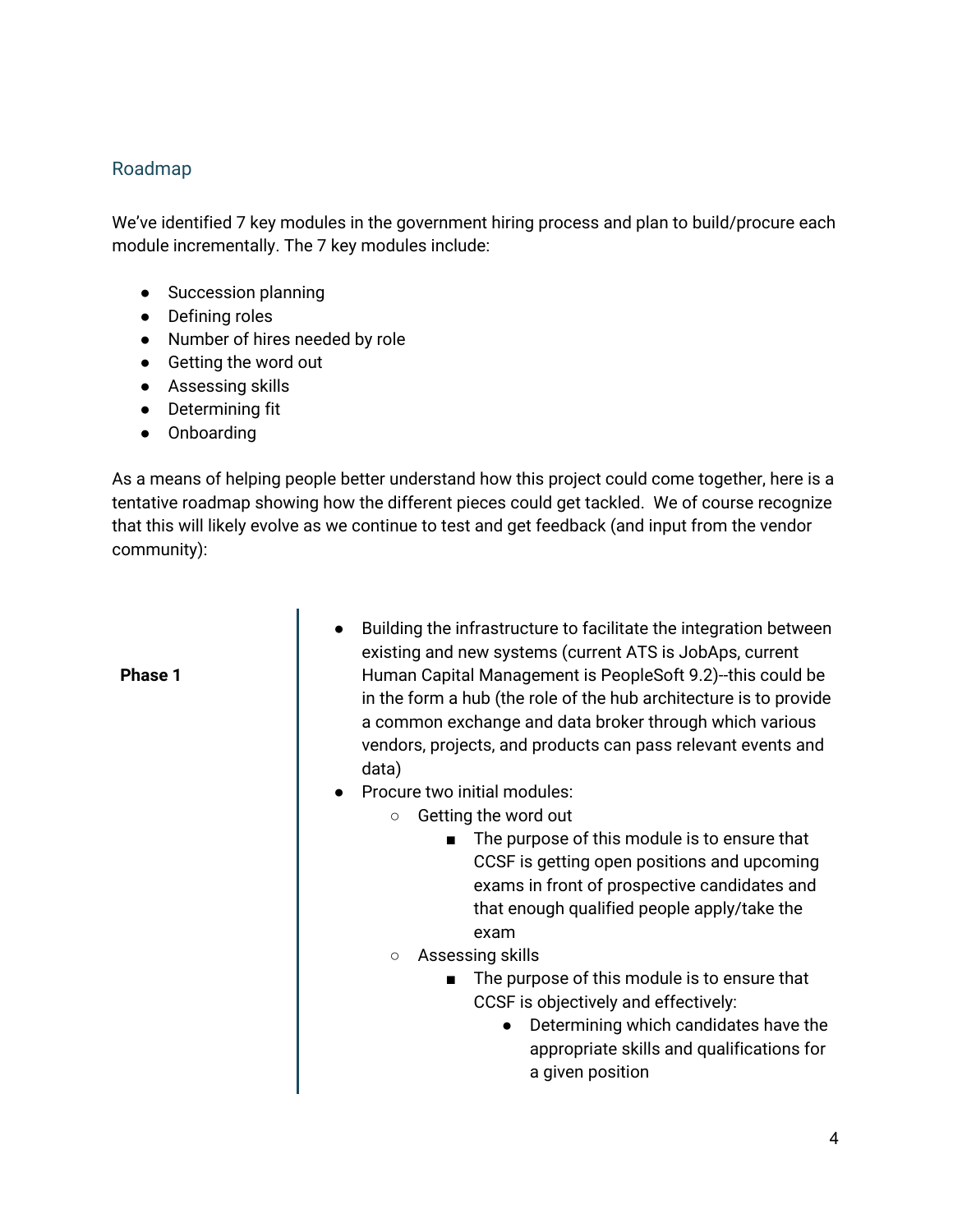- Ranking these candidates based on merit
- Build/procure certification/referral solution:
	- The purpose of this piece (which straddles multiple modules) is to ensure that the right number of candidates is being shared with hiring managers accounting for how many hires are needed, civil service rules, etc.
- Procure determining fit module:
	- The purpose of this module is for appointing officers (i.e. hiring managers) to establish a process for selecting an eligible candidate and determining whether the candidate is the right fit for their department/team through:
		- A selection process (e.g. interviews, etc.)
		- Any additional screening tied to the duties of the positions (e.g. background checks, medical examinations, etc.)
- Migrate legacy data
	- Identify, transform, and migrate 10+ years of legacy data. We anticipate this process will involve significant planning efforts and will include many interrelated data models. Please note that while CCSF would ideally like to migrate all legacy data we recognize this may not be a fully realizable goal. We expect any respondent(s) to work with us to identify the data that can be reasonably migrated.
- Build/procure two additional modules:
	- Number of hires needed by role:
		- The purpose of this module is to understand the amount of hiring that is needed for each class during a given period of time
	- Onboarding:

**Phase 2**

**Phase 3**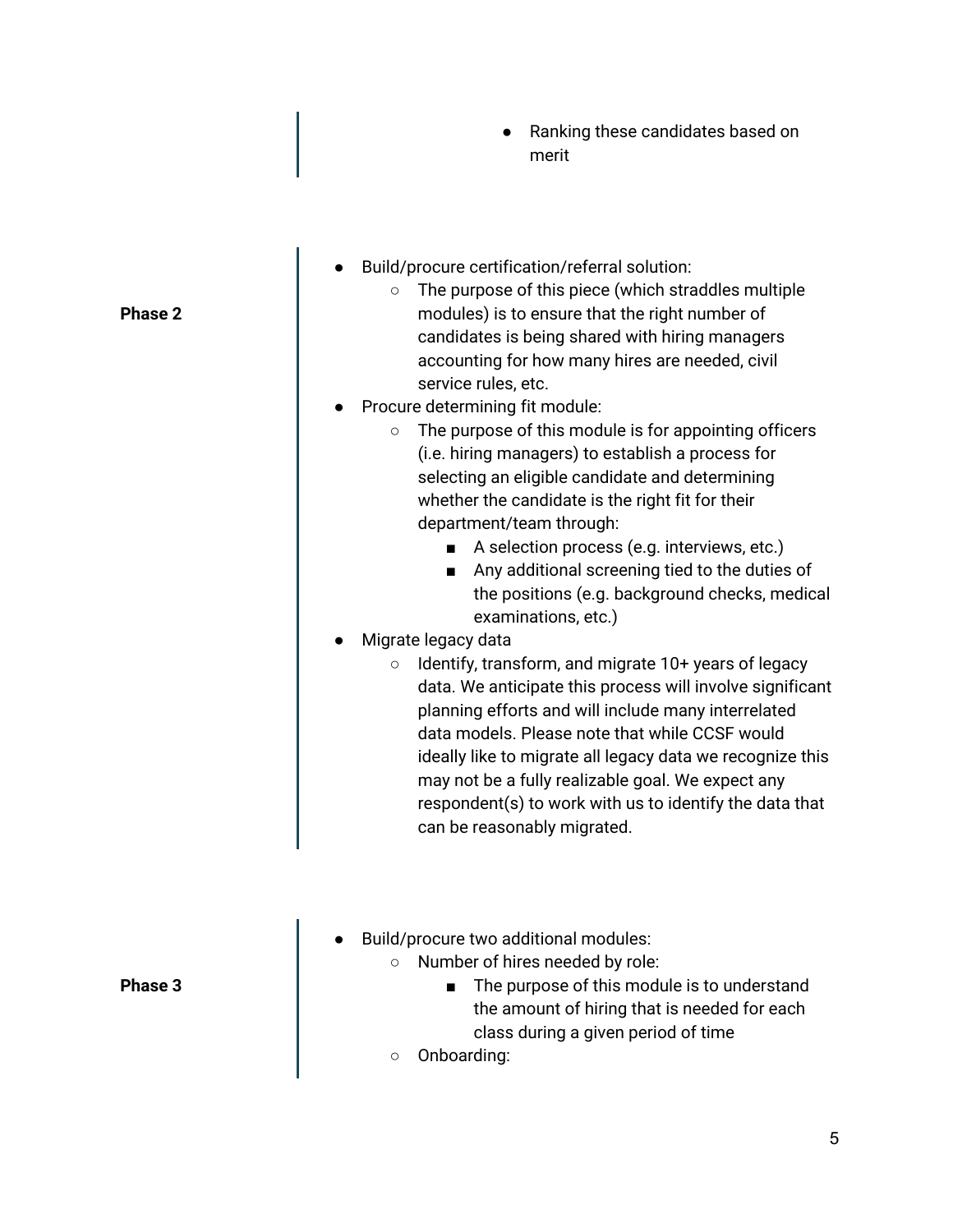|         | The purpose of this module is to ensure that<br>the selected candidate is funneled through the<br>appropriate steps before becoming an actual<br>employee with CCSF. This includes:<br>If needed, collecting additional<br>information from the candidate<br>Ensuring all the right systems have the<br>necessary information so the selected<br>candidate can collect benefits, get paid<br>and start working on Day One<br>Provide the selected candidate with a<br>good experience when becoming a<br>CCSF employee                                                                                                                                                                                                                                                       |
|---------|------------------------------------------------------------------------------------------------------------------------------------------------------------------------------------------------------------------------------------------------------------------------------------------------------------------------------------------------------------------------------------------------------------------------------------------------------------------------------------------------------------------------------------------------------------------------------------------------------------------------------------------------------------------------------------------------------------------------------------------------------------------------------|
| Phase 4 | Build/procure defining roles module:<br>The purpose of this module is to define the common<br>$\circ$<br>tasks and duties that are shared by a particular group<br>of positions and to create a classification mechanism<br>by which to categorize them<br>These classifications define the skills that are needed<br>$\circ$<br>by CCSF to deliver services to its constituents<br>Procure succession planning module:<br>The purpose of this module is to allow hiring<br>$\circ$<br>managers and HR professionals to:<br>Identify and develop new leaders who can<br>$\blacksquare$<br>replace leaders who are separating from CCSF<br>Increase the availability of experienced and<br>capable employees who are prepared to<br>assume new roles as they become available |

## <span id="page-6-0"></span>Milestones

- [Completed] Identify project steering committee to ensure collaboration across CCSF:
	- San Francisco Department of Emergency Management
	- Port of San Francisco
	- San Francisco Municipal Transportation Agency
	- San Francisco Department of Public Health
	- Human Services Agency
	- Mayor's Office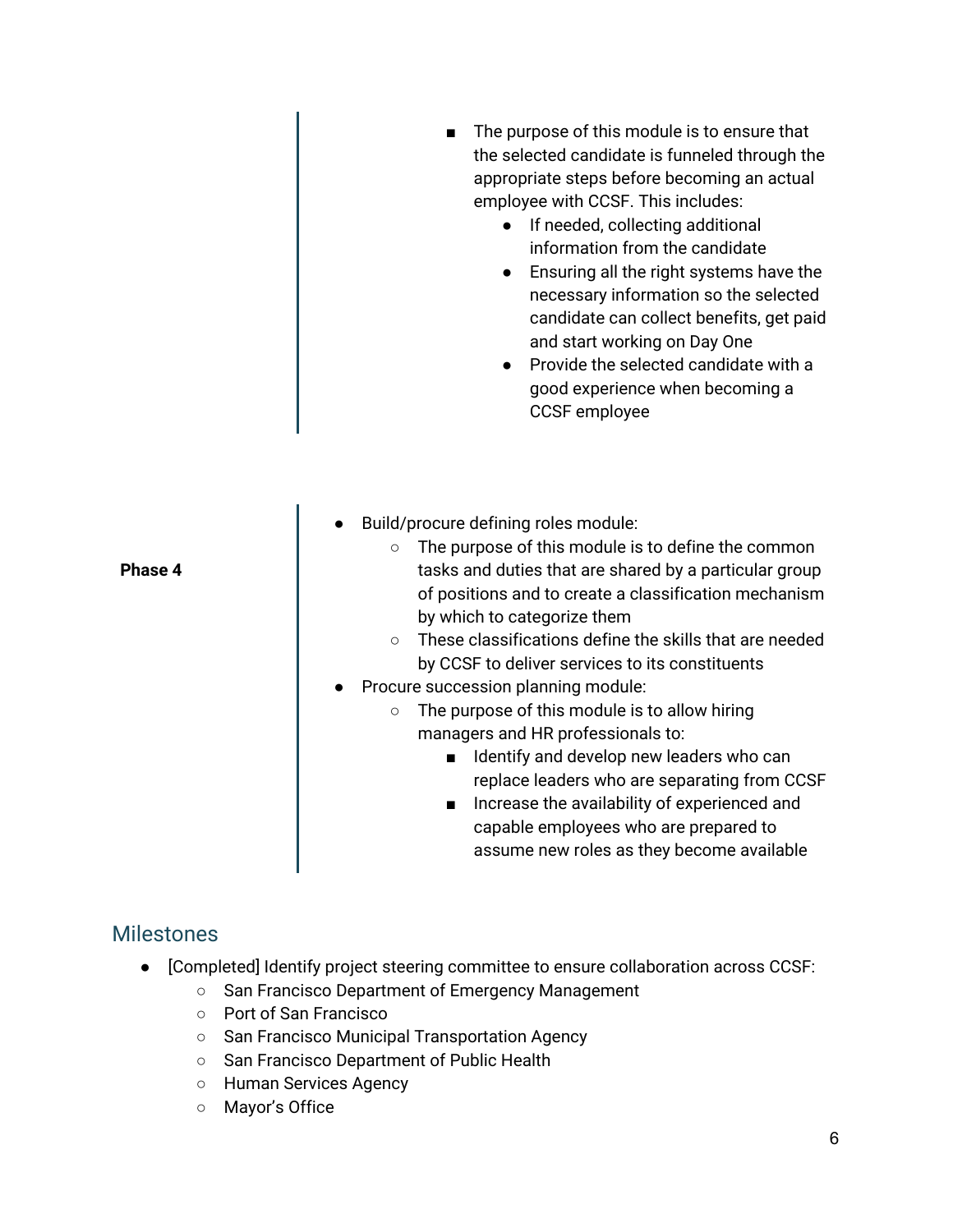- Civil Service Commission
- San Francisco Department of Technology
- San Francisco Digital Services
- San Francisco Public Library
- Controller's Office
- General Services Agency
- San Francisco International Airport
- San Francisco Public Works
- San Francisco Public Utilities Commission
- San Francisco Police
- San Francisco Department of Human Resources
- "[In progress] Foundational work:"<sup>1</sup>
	- [Completed] Product vision
	- [In progress] Identify product owner and team
	- [V1 completed (see above)] Product roadmap
	- [In progress] Funding strategy
	- [In progress] Market research and vendor outreach
	- [In progress] Acquisition strategy
	- [Not started] Technical prototyping
		- The State of Alaska had a great way of framing up technical prototyping which we've included below:
			- "In working with legacy systems, it's especially important to test technical assumptions before scoping any kind of procurement, because there are likely unknown hazards that could put your procurement at risk, and these hazards can't be known unless you start building something."
			- "Unlike most kinds of prototypes, technical prototypes are not focused on user experience, but rather on the mechanics behind the user's experience. They test things like "Can we really access the data we think we need?", or "How does this external API actually work?"—so they're pretty bare-bones. They show just enough of the user-facing functionality to verify some kind of technical implementation. Practically, the prototype follows some user on a "happy path" user flow through that implementation."
			- "Prototyping a small end-to-end user flow is something that teams can do quickly before writing an RFP, and should help identify any hazards in the code, the deployment process or any other technical aspect of a project. This will help teams properly scope

<sup>&</sup>lt;sup>1</sup> We want to thank the State of Alaska's Department of Health and Social Services Modernization Project Team who put together an [RFI](https://github.com/AlaskaDHSS/EIS-Modernization) that we used as a reference point. Some of the content herein on the importance of module procurement and agile practices has been repurposed https://github.com/AlaskaDHSS/EIS-Modernization/blob/master/README.md#near-term-milestones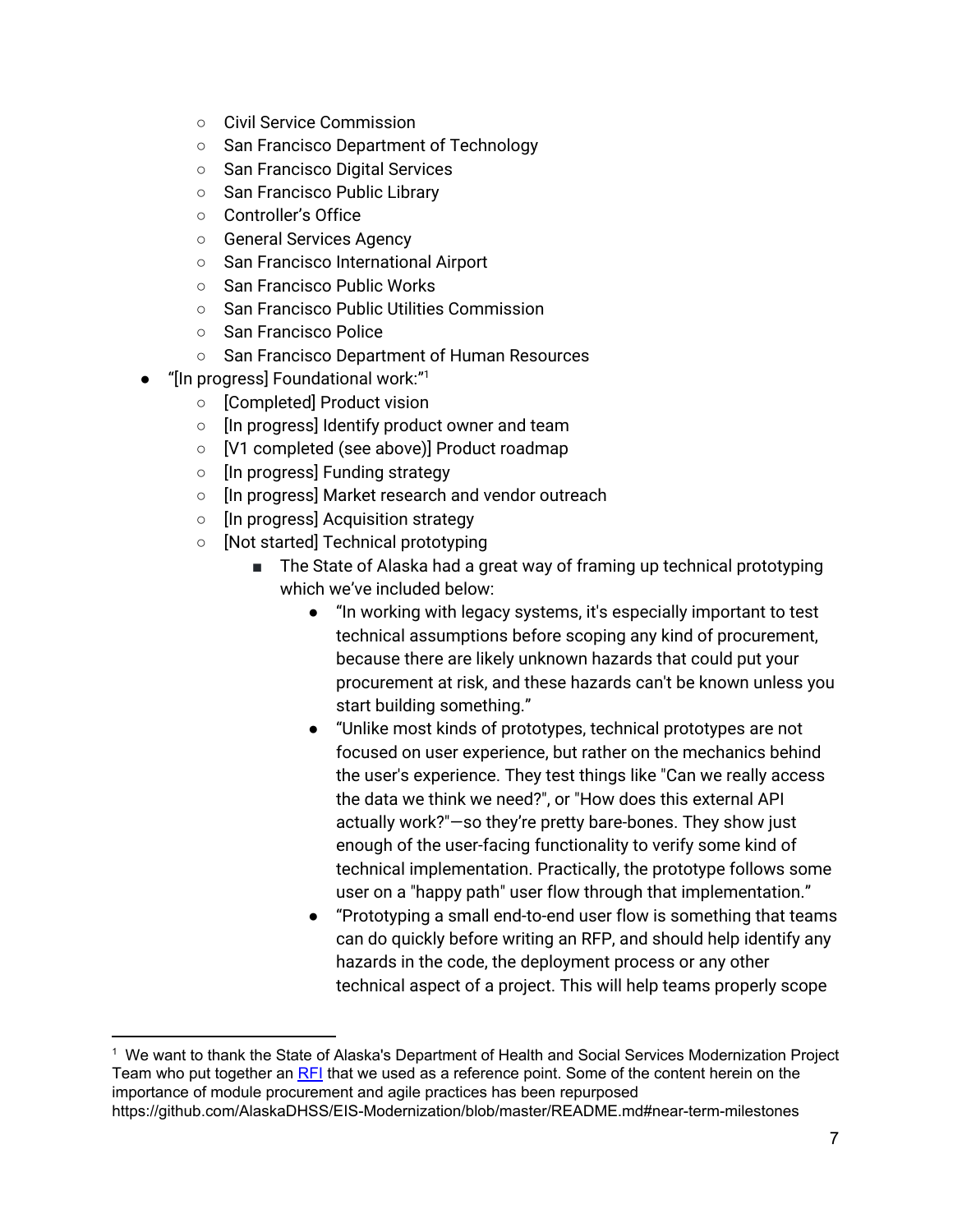the procurement and build out a reasonable RFP with some useful documentation for buyers and for vendors." 2

- RFI release: March 26th, 2018
	- See [information](#page-16-1) for interested vendors below
- General project questions due: April 27th, 2018
- RFI responses due: May 4th, 2018
- Evaluation period: Spring/Summer 2018
- First solicitation: RFP release TBD
- Award first contract: TBD
- Subsequent acquisitions: TBD

## <span id="page-8-0"></span>**Challenges**

Hiring is extremely complex and experienced differently by three main users: candidates, hiring managers, and HR professionals. Below is a list of problem statements identified by the three main users.

## <span id="page-8-1"></span>Challenges faced by candidates

How might a candidate serve the community, knowing that a substantial sacrifice is necessary to afford to work for CCSF and to live in the Bay Area?

How might a candidate stay engaged, knowing that the hiring process is a long process with little communication?

How might a candidate apply for similar roles, knowing there is not a common application?

How might a great candidate find the right job, without fully grasping the hiring process and job description?

How might out-of-town candidates be accommodated during the pre-employment process, knowing that the entire process could require them to be in San Francisco for an extended period of time?

How might a qualified candidate find information about the process (exams, etc), knowing most external candidates haven't experienced this before?

How might a qualified candidate provide employment verification, when they have had no contact with previous employers or the employer no longer exists?

How might a candidate provide verification of experience, when their previous employers will not provide verification in the format that CCSF requires?

How might candidates get jobs/a career in government, knowing the hiring process is very long

<sup>2</sup> https://github.com/AlaskaDHSS/EIS-Modernization/blob/master/technical-prototyping.md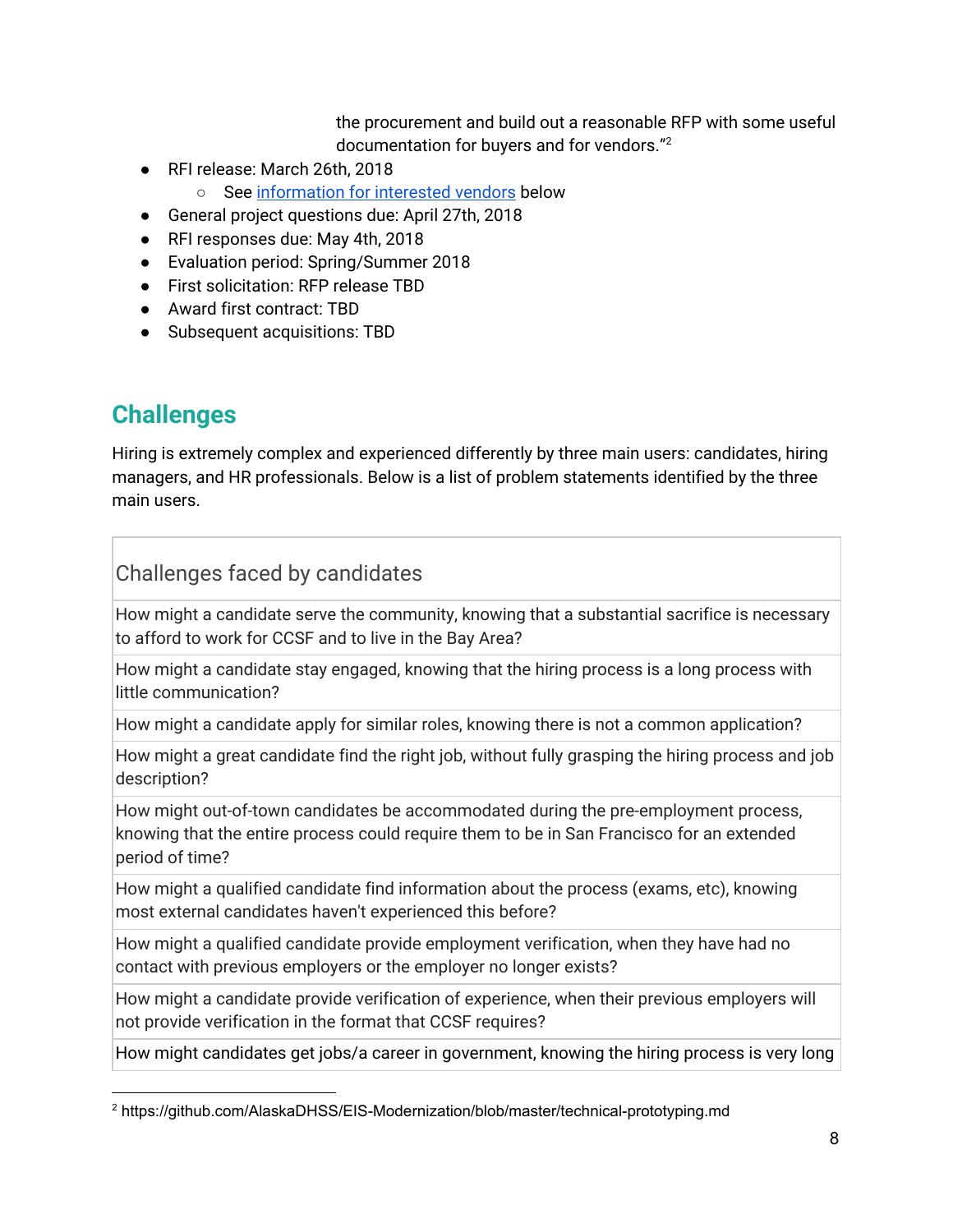and complex?

How might a candidate who is unfamiliar with the civil service process (namely eligible lists) apply for a job?

How might a candidate learn about job openings they're qualified for, when positions aren't posted on LinkedIn, Indeed, or other platforms, and the candidate doesn't know where to look?

How might a candidate who is not good at standardized exams get a job?

How might a candidate determine if this is the right job, when the recruitment posting lacks sufficient information?

How might a candidate obtain a meaningful job, when there may be a discrepancy between expectations and the reality of the job?

How might a candidate take advantage of career advancement, when there is not always a defined career progression/ladder?

How might a candidate figure out where they are in the hiring process, given long delays in communication?

<span id="page-9-0"></span>Challenges faced by hiring managers

How might a hiring manager attract the best candidate, knowing that candidates can earn better perks elsewhere?

How might a hiring manager feel confident about the hiring process, when different HR professionals handle the process differently?

How might a hiring manager fill a vacancy with the most qualified candidate, when the labor agreement (Memorandum of Understanding, or MOU) may require the position to be filled by an existing employee requesting reassignment?

How might a hiring manager get a current 'superstar' employee promoted, knowing the employee is not good at taking tests?

How might a hiring manager hire the most qualified candidate for the position, when that candidate cannot be reached under the certification rule?

How might a hiring manager hire the best candidate, when the recruitment didn't generate a good candidate pool?

How might a hiring manager hire quickly, when built-in time constraints and civil service rules slow down the process?

How might a hiring manager gather a diverse and qualified hiring panel, when qualified and diverse panelists are difficult to find?

How might a hiring manager pay competitive wages, when compensation rates set by the MOU and CCSF rules provide little flexibility?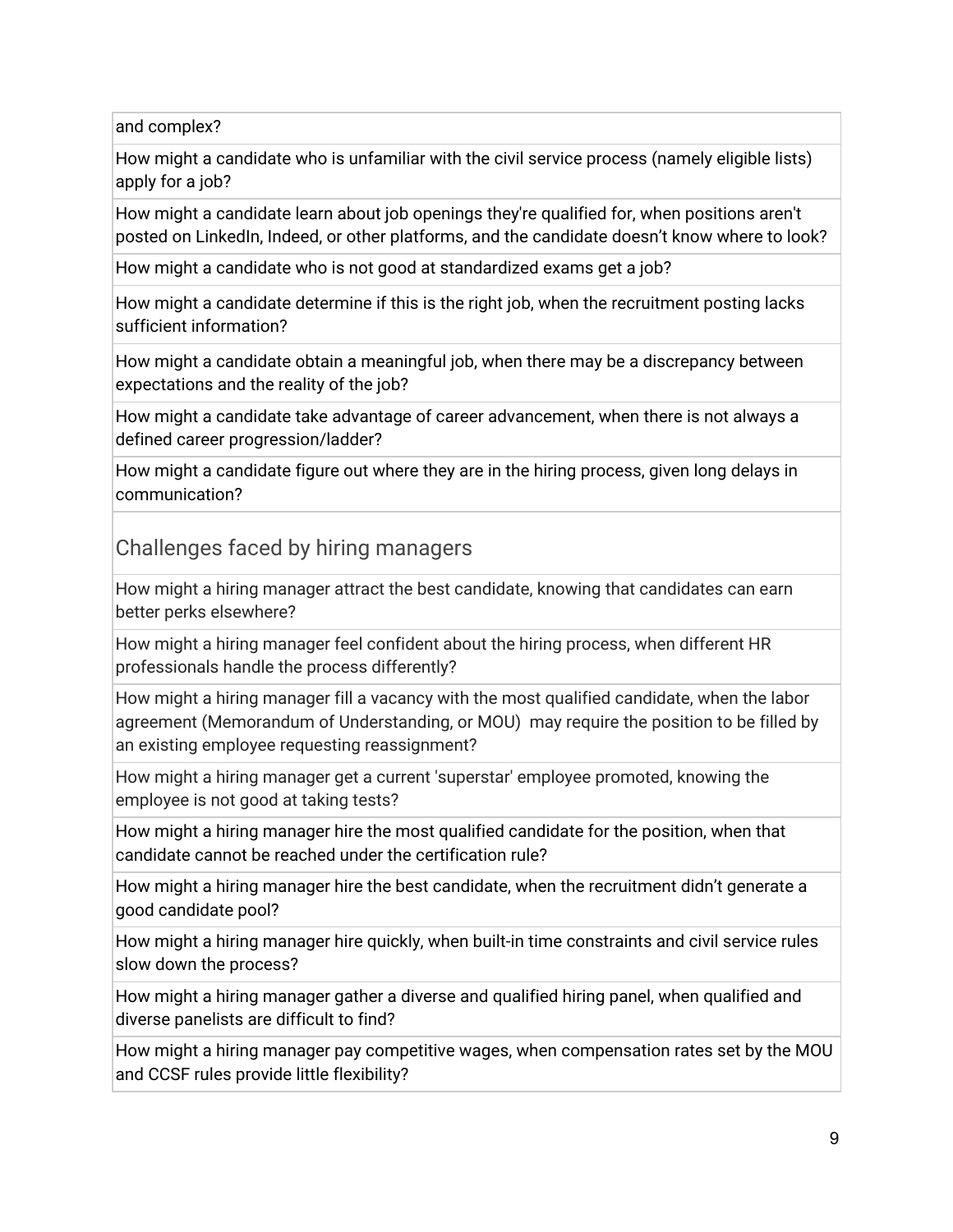How might a hiring managers retain qualified staff, when they cannot promote them and they are not reachable on an eligible list?

How might a hiring manager hire the best candidate for the job and their team, when the exam process may not allow candidates to showcase their individual talents?

How might a hiring manager fill a vacancy, when there are not enough qualified candidates available?

How might a hiring manager show the full value of the total compensation package to candidates, when they are unfamiliar with public sector pensions, etc.?

<span id="page-10-0"></span>Challenges faced by HR professionals

How might an HR professional meet the expectations of hiring managers and candidates, when both have little knowledge of the hiring process?

How might an HR professional find qualified candidates, when minimum qualifications are inconsistent with job requirements?

How might an HR professional conduct a timely job analysis, when the subject matter experts are not available/difficult to schedule?

How might an HR professional communicate the process clearly to candidates, when it can be technical and confusing?

How might an HR professional assist in hiring good candidates, when candidates find other jobs due to the length of the hiring process?

How might an HR professional educate hiring managers about the hiring process, when they are unfamiliar with public sector hiring requirements?

How might an HR professional improve recruiting (make government employment more attractive), given the financial constraints of CCSF and the highly competitive labor market?

How might an HR professional ensure the interview panel is diverse, when the selected panelists are not available to participate?

How might an HR professional find a diverse interview panel, when there is not much diversity in the class series?

How might an HR professional expedite the hiring process, given the many hurdles the applicants must overcome?

How might an HR professional provide a positive experience to candidates, when CCSF processes are not clear to candidates?

How might an HR professional preserve a merit-based system, knowing that the hiring manager already has a specific candidate in mind before the competitive process even starts?

How might an HR professional ensure the process is timely, when current technologies aren't optimized for speed and processing large amounts of data?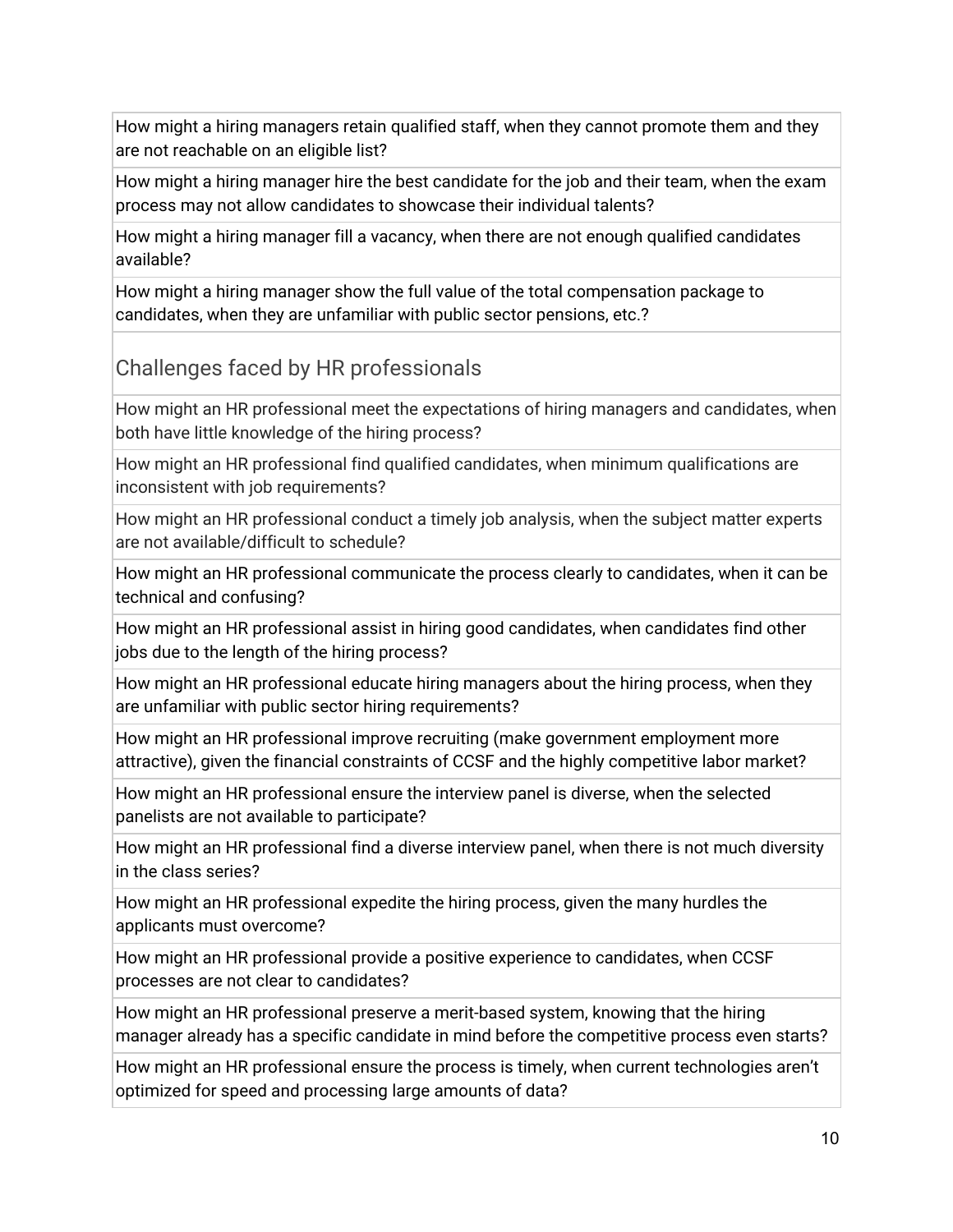How might an HR professional support the departments' mission, when hiring managers want to make the mission "hire my friends"?

How might an HR professional complete the recruitment process efficiently, when the systems used do not support all processes and workflows?

How might an HR professional begin to address implicit bias by removing names, addresses, and schools from applications shown to hiring managers, when the system doesn't support it?

How might an HR professional carry out their work more efficiently, when they are required to manually enter and re-enter data at multiple points in the process?

## <span id="page-11-0"></span>**Our approach**

#### <span id="page-11-1"></span>Process

"We want to move away from a legacy "Big Bang" waterfall acquisition process to a more modular approach, emphasizing user-centered design, agile product development, and DevOps practices. We believe doing this will incrementally improve the current hiring process in a measurable and sustainable way, and eventually allow CCSF to use something more modern, flexible and maintainable." 3

We will know we are successful if we are able to provide an exceptional applicant experience where candidates understand the hiring timeline and are appropriately supported throughout the process. We will also be able to measure and increase HR productivity by allowing analysts to focus less on manual data entry and more on providing effective consultation services to hiring managers. Hiring managers will understand what hiring options are available to them within the constraints of the complex merit-based system and receive the right level of support to be able to hire the best possible candidate in the shortest amount of time.

## <span id="page-11-2"></span>How we work

In an environment where there might be a number of different integration cycles happening at the same time, we think it is critical that each vendor work closely with the appointed PM at CCSF. For that work, we expect to adhere to the basic practices of agile software development.

Every two weeks we expect to conduct sprint meetings to go over items in the backlog and plan the upcoming sprint (defining the work to be done over the next two weeks). Sprints end with a sprint review (demonstrate work done, and accept or reject that work) and a sprint retrospective (review how we performed in that sprint).

<sup>3</sup> https://github.com/AlaskaDHSS/EIS-Modernization/blob/master/README.md#our-hypothesis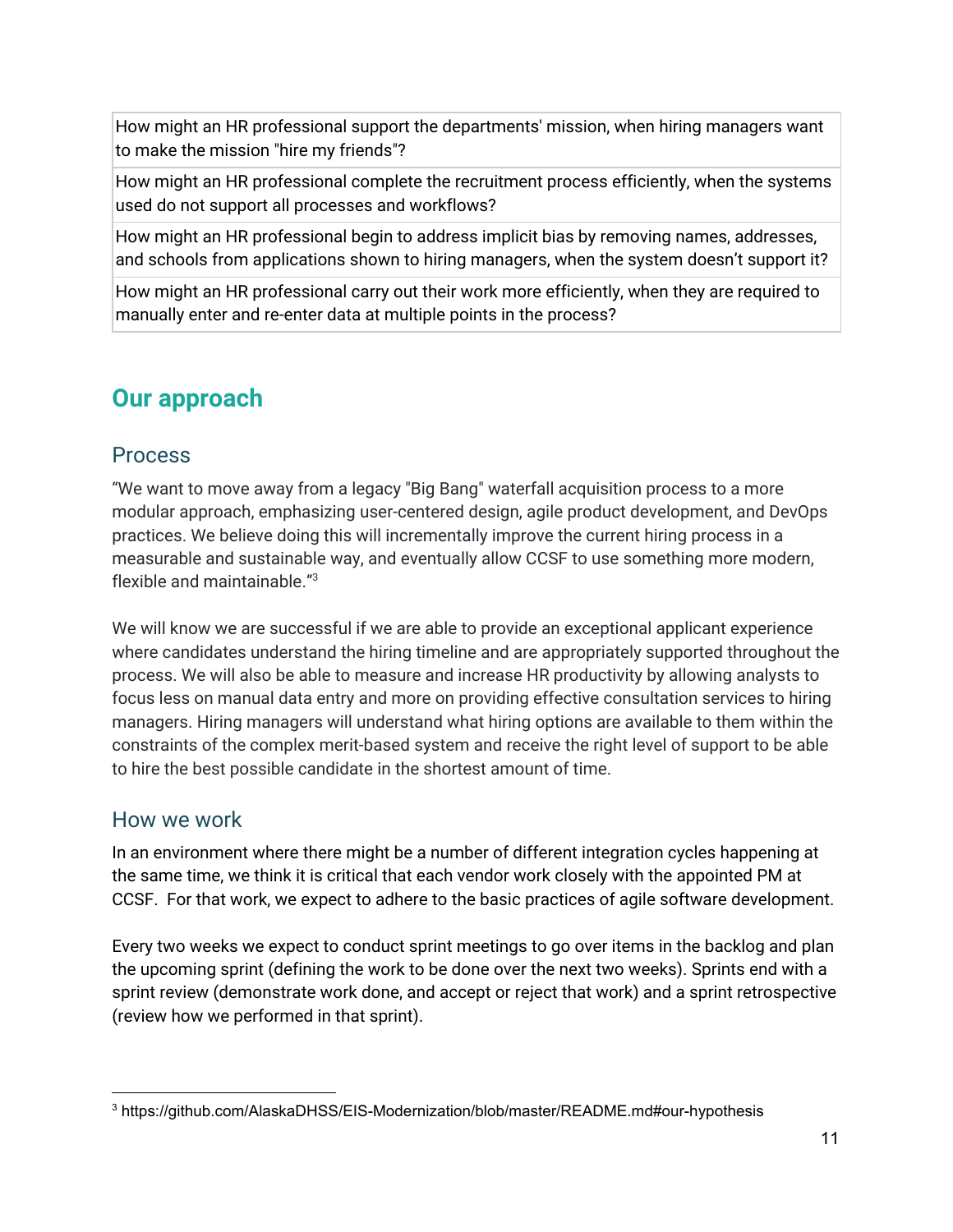Interested in seeing what these cycles look like? We always welcome prototyping opportunities and invite vendors to test with us. Let us [know](mailto:monique.baena-tan@sfgov.org) if you'd be open to this, or if you'd like to present your product(s).

## <span id="page-12-0"></span>How we remain grounded in users' needs

<span id="page-12-1"></span>See Important [Resources](#page-15-2) section below.

## Architecture/Interface requirements

We want to implement a modular and interoperable solution utilizing various vendors and products. Therefore, any implemented solution (whether an individual module or a broader platform implementation) must present an ecosystem-friendly approach with:

- Heavy use of standards-compliant exchange formats (such as JavaScript Object Notation, or JSON)
- Prolific and well-documented endpoints
- Event-based hooks or triggers that allow integrating
- Pre-built connectors or data-exchange formats for direct connection with other modules and services (without requiring custom coding)
- Responsive design assuming usage on different devices (desktop, mobile, tablet)
- Configurable capabilities that allow the application to be easily modified by non-technical staff when laws or policies change

| "Description" <sup>4</sup>                                                                                                                                                 | <b>Criticality</b><br>$(1-5)*$ | <b>Status</b> |
|----------------------------------------------------------------------------------------------------------------------------------------------------------------------------|--------------------------------|---------------|
| The depth of the vendor pool available that understands agile<br>delivery and can do modular procurement might be limited, at<br>least in the early phases of the project. | 4                              | In progress   |
| The level of effort required to read or write data across<br>multiple environments is not well known yet.                                                                  | 5                              | In progress   |
| The quality/consistency of the data may be a blocker to goals<br>we have around reporting and analysis.                                                                    | 2                              | In progress   |
| The availability of appropriate platforms within CCSF's<br>technology environment for deploying prototypes is not well<br>understood yet.                                  | 3                              | In progress   |

## <span id="page-12-2"></span>**Implementation risks**

<sup>4</sup> https://github.com/AlaskaDHSS/EIS-Modernization/blob/master/README.md#risks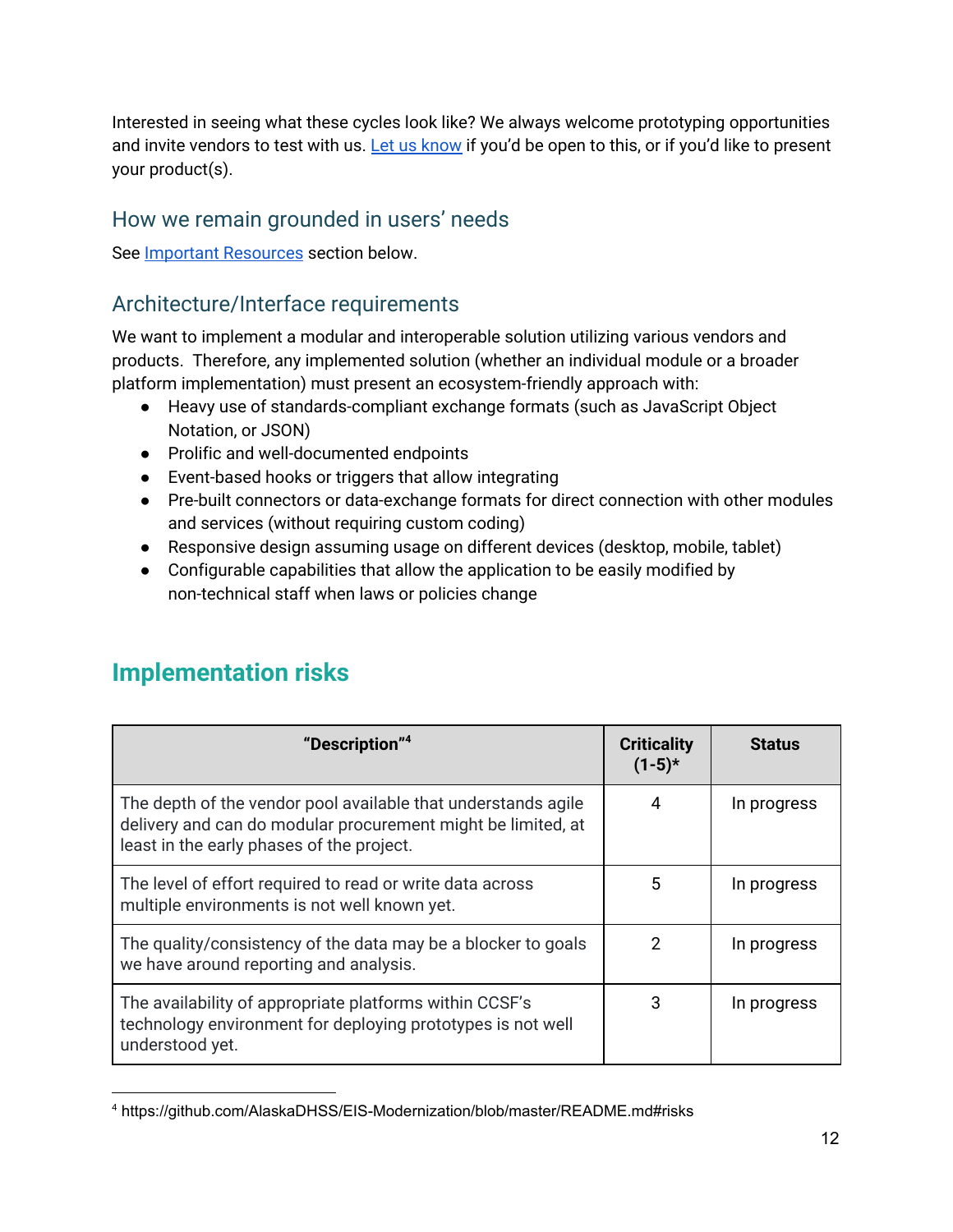| There is a risk that vendors won't be able to easily work with<br>existing systems.                                                                                                                                                                             | 5 | In progress                                            |
|-----------------------------------------------------------------------------------------------------------------------------------------------------------------------------------------------------------------------------------------------------------------|---|--------------------------------------------------------|
| Ensuring the landscape of existing solutions that could<br>potentially be leveraged instead of building from scratch is<br>taken into account for each module.                                                                                                  | 3 | Research in<br>progress                                |
| There is a risk that by having multiple vendors contributing to<br>the project, we increase the complexity of integration. There<br>could be problems that arise specifically from the logistics<br>and timing of multiple contributors.                        | 3 | Derisked<br>through<br>internal<br>integration<br>team |
| Significant risk associated with migration of 10+ years of<br>legacy hiring data.                                                                                                                                                                               | 4 | Limited<br>research                                    |
| This project will require time and effort from other<br>departments (e.g. Controller's Office, Department of<br>Technology) to ensure solutions are in line with existing rules<br>and processes. Everyone has to be on board and have<br>sufficient resources. | 4 | In progress                                            |

 $*$  1 = low criticality; 5 = high criticality

## <span id="page-13-0"></span>**Ongoing strategic concerns**

Some overall, high-level questions we are constantly asking ourselves are included below. Their relative importance depends on how we ultimately decide to move forward with procurement and implementation.

- How do you effectively manage/coordinate multiple contracts simultaneously?
- How best to hold vendors accountable and ensure they don't just point fingers at one another?
- How do you make sure the code is consistent and compatible while using multiple vendors?
- What skills will be needed in-house over time to own this technology solution, since the needs might be evolving?
- How do you create the culture within CCSF where people aren't afraid to try something new?
- How do we ensure CCSF has consistent data definitions and tracking mechanisms across all departments?
- What communication methods are most effective to ensure external (vendors) and internal (in-house) teams are on the same page?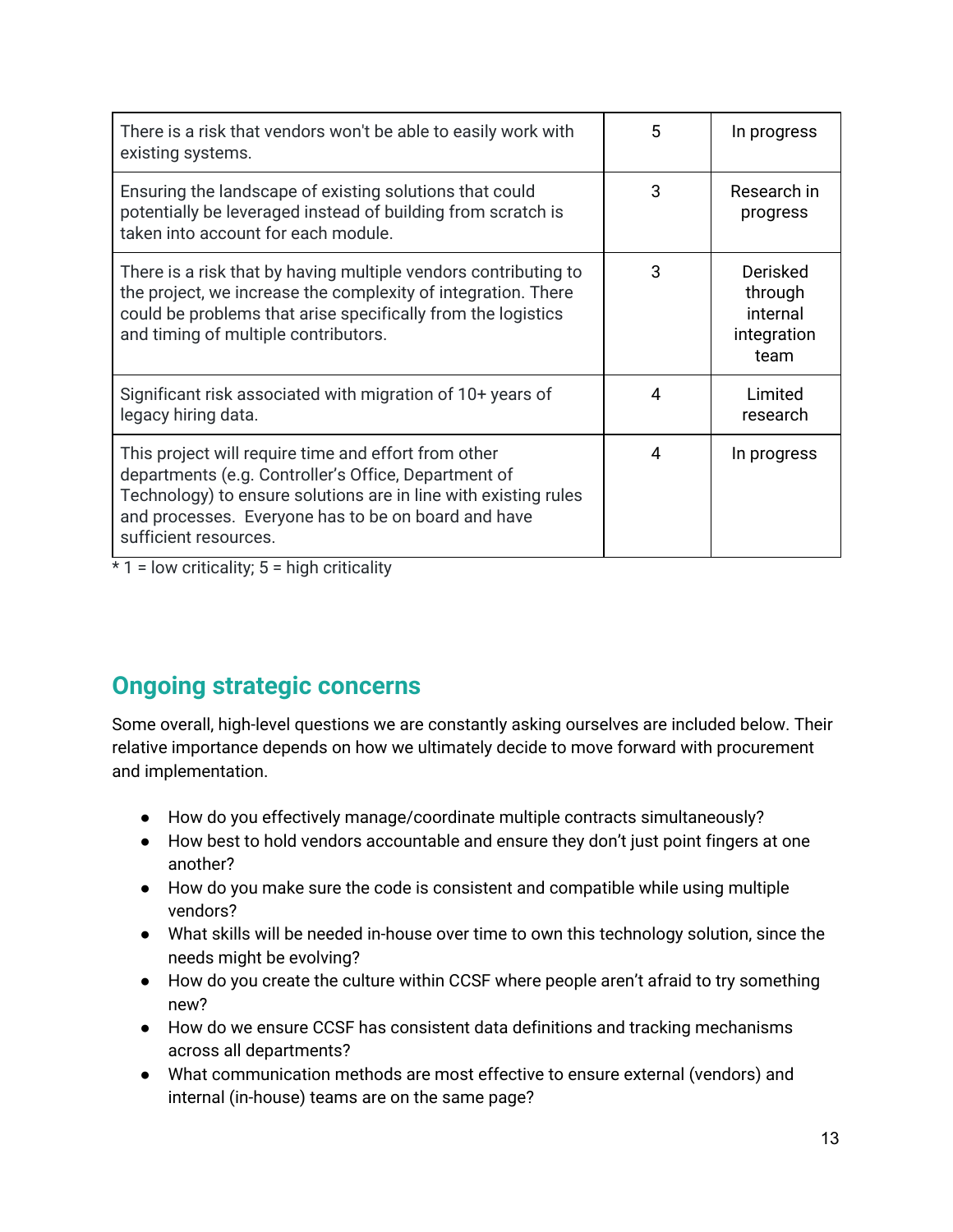- How do we ensure effective system integration between various modules?
- How is the maintenance team being supported?
- What is the most effective form of project documentation and who will be held accountable for it?

## <span id="page-14-0"></span>**Technical requirements**

## <span id="page-14-1"></span>Key integration points

CCSF utilizes Oracle PeopleSoft as a primary data-source, data-connection, and data-integration point. Therefore, solutions (module, platform, or extension) that will provide additional functionality or process-flow support must support data exchange with PeopleSoft PeopleTools.

The preferred connection methodology is the PeopleTools Integration Broker. Specific planning and execution of the Integration Broker development (or an alternative equivalent approach) will be necessary.

## <span id="page-14-2"></span>Implementation design - Desired guidelines

As mentioned above, CCSF' is looking to implement a modular and interoperable solution utilizing various vendors and products. Therefore, any implemented solution (whether an individual module or a broader platform implementation) must present an ecosystem-friendly approach with:

- Heavy use of standards-compliant exchange formats (such as JSON)
- Prolific and well-documented endpoints
- Event-based hooks or triggers that allow integrating
- Pre-built connectors or data-exchange formats for direct connection with other modules and services (without requiring custom coding)
- Responsive design assuming usage on different devices (desktop, mobile, tablet)
- Configurable capabilities that allow the application to be easily modified by non-technical staff when laws or policies change

## <span id="page-14-3"></span>Maintenance, improvement, and extensibility

When putting together a solution composed of many sub-processes, vendors, and products, special planning and attention must be given to the long-term support and management of all components and interconnections involved. This, at the very least, includes a comprehensive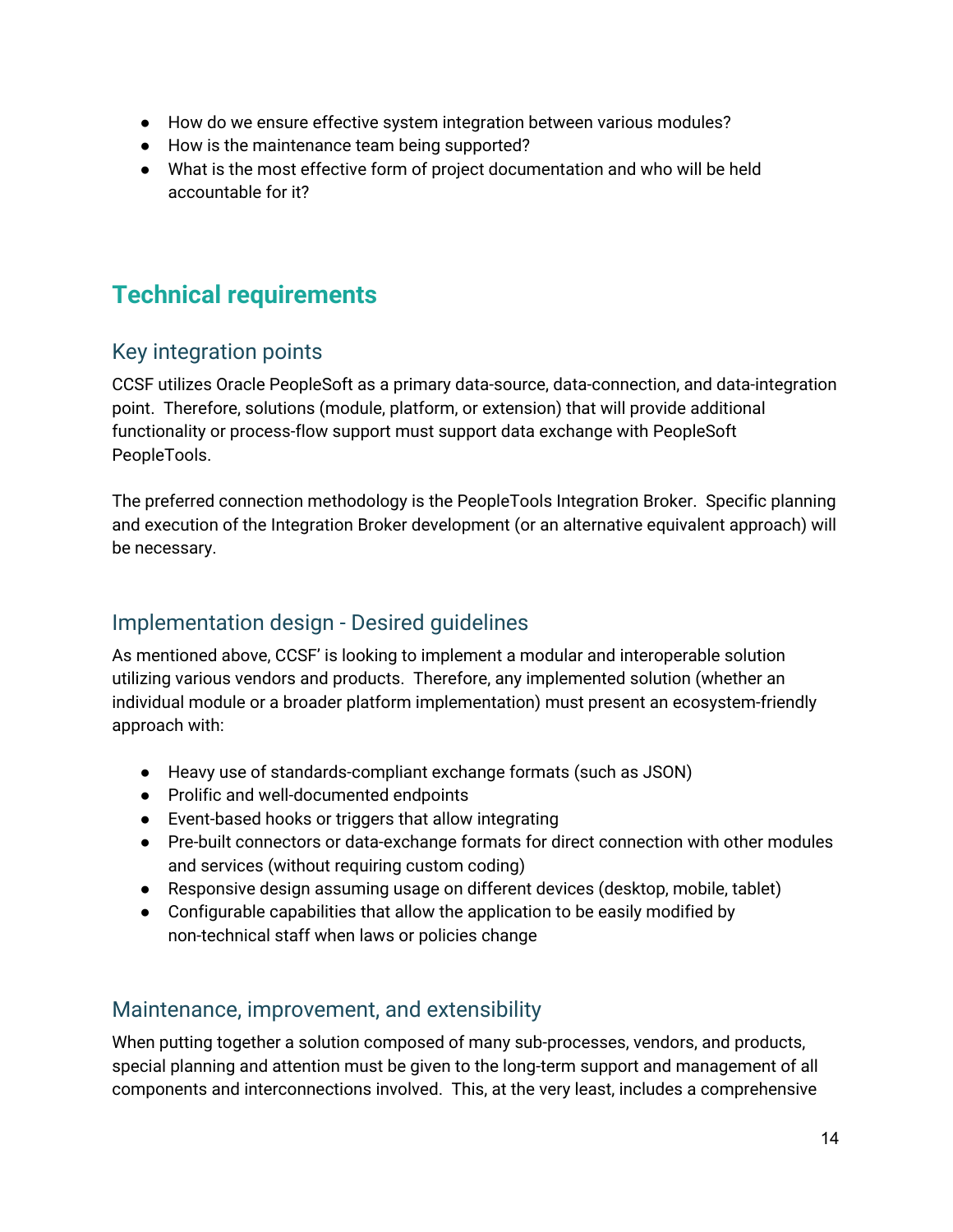plan to ensure consistency in the face of changing personnel, vendors, products, and requirements.

## <span id="page-15-0"></span>Provider platform requirements

Any procured service (Software as a Service, or SaaS) or custom-implemented solution must meet a desired level of security, reliability, and performance. The data involved and transferred related to CCSF hiring is sensitive and often legally protected. In addition to a minimum industry-standard level of data protection, preference is given to those solutions that present a comprehensive approach to keeping all data and flows secure and available.

Included is a list of the relevant focus areas:

- Well-designed and implemented security architecture that meets the relevant standards and best practices
- Design of a highly-reliable & redundant system that can be expected to provide maximum uptime
- Plan of data backups, recovery, and protection
- Response plan for security, incident, and downtime response
- Service-level agreement (SLA) for security, performance, and uptime

## <span id="page-15-1"></span>Security - System and data

The envisioned system and modules must secure applicant, employee and all types of PII data stored and accessed by the application(s). The system, including processes, interfaces, databases, and connections must be secured against intrusion, injections, or other means intended to gain access to the application, data, or CCSF infrastructure.

## <span id="page-15-2"></span>**Important resources**

The following list is a link of comprehensive research documentation, data analysis and future experiences (north stars) that help provide context to the project. We envision these documents serving as reference points for the work to ensure we are staying true to user needs. Updated resources will continuously be added to this list.

- Merit System Principles (U.S. Merit Systems [Protection](https://www.mspb.gov/mspbsearch/viewdocs.aspx?docnumber=1371890&version=1377261&application=ACROBAT) Board)
- [Summary](https://docs.google.com/presentation/d/1FEp8q5vz-w7FmpShUSjT1r2PDrNwu5Cje959JyF13_0/edit#slide=id.g2f432a3998_0_254) of findings
- Project blog [updates](https://medium.com/@sfhiring)
- Data flow [analysis](https://docs.google.com/presentation/d/12hyVcTHMWIh-ZYKcju3KwRzI9zk7TfbxBGkQg4qRXtk/edit)
- Ideal future experiences (candidates, hiring managers and HR [professionals\)](https://docs.google.com/presentation/d/1-rrjlioC9QBzTc0PXV4gnJfEX_PP9PgR9LOKa417Gog/edit)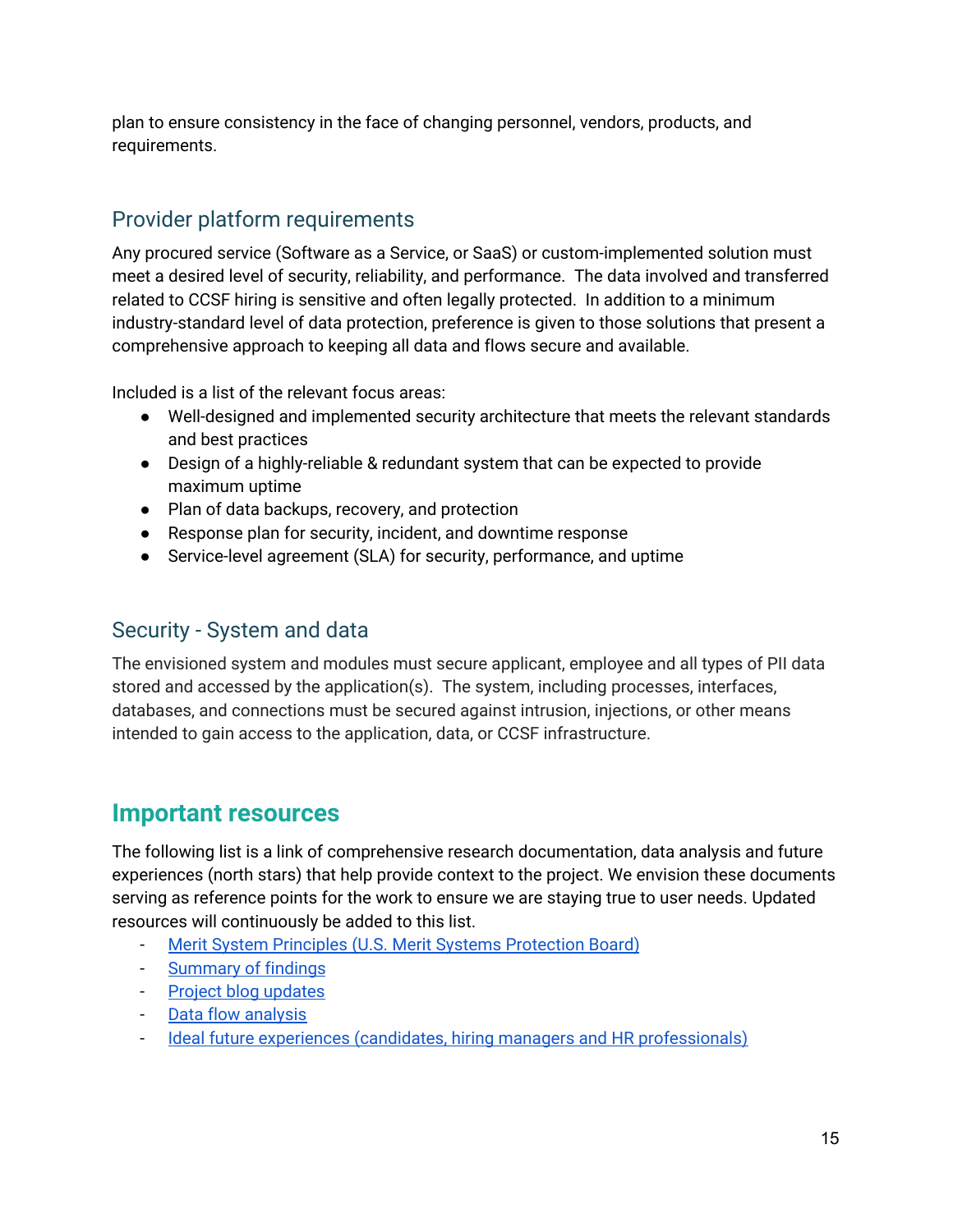## <span id="page-16-0"></span>**Project questions**

We understand questions might come up as you are reading through this document and thinking through different ways you can contribute. At any moment, if you have any questions, please feel free to post them on our site [here](https://www.sfhiring.com/ask-a-question), and we will be sure to publicly answer them within 72 hours.

All questions must be submitted by April 27th, 2018.

## <span id="page-16-1"></span>**Information for interested vendors**

## <span id="page-16-2"></span>**Overview**

Thanks for your interest! "We're developing a new way of working with the vendor community. We want to collaborate with vendors as a cross-functional product team, working on smaller modules, in the open, to iteratively improve the government hiring process for CCSF hiring managers, HR professionals and candidates interested in working for CCSF. That means we will *not* be pursuing a stand-alone, multi-year, monolithic contract that would take a long time to complete, and a long time for the vendor team to deliver working functionality.

This won't be a panacea, and it will take us time to work through this new approach, but it will be a great experiment in trying a new way to incrementally build software that works for the vital users of the system." 5

With that said, CCSF envisions a transparent procurement process and foresees a variety of responses some of which might not be included in the list below (we are excited to hear what thoughts you have and how you want to be involved!):

- A single vendor whose product addresses all modules and who has capacity to build any additional custom integrations that might be needed
- A single vendor acting as an integrator and subcontracting out modules to different entities with products/custom solutions addressing specific needs
- Smaller vendors providing products/custom solutions for different modules and built in a way that allows all the different parts of the ecosystem to easily speak to one another
- Or another approach explored and shared by interested vendors

<sup>5</sup>

https://github.com/AlaskaDHSS/EIS-Modernization/tree/master/vendor-info#information-for-interested-ven dors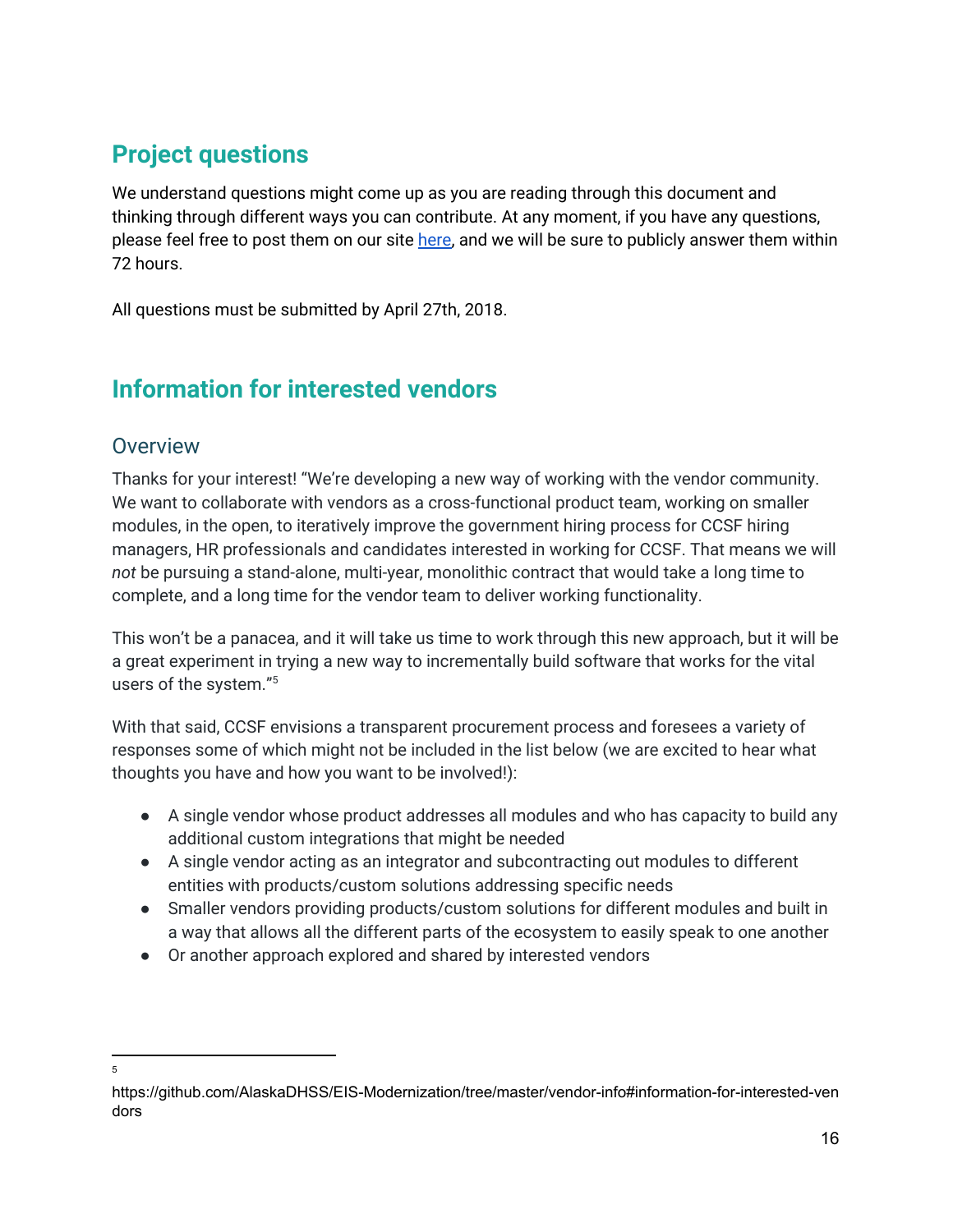We're not attached to a particular approach, rather we want to ensure *all of the work* is completed through an iterative process and is built in a way that allows for flexibility as we know hiring needs and the talent landscape more broadly speaking will constantly be changing.

#### <span id="page-17-0"></span>How the interested vendor community is expected to engage

● See "how we work" section above

## <span id="page-17-1"></span>Overview or timeline and what we're looking for moving forward

● See "project plan" section above

## <span id="page-17-2"></span>Learn more about working with the City and County of San Francisco

Interested vendors should become aware of CCSF's compliance procedures. Vendors can visit <http://sfgov.org/oca/qualify-do-business> for further information.

Responses to this RFI become the exclusive property of the City and subject to the California Public Records Act and the City's Sunshine Ordinance. Please be aware that any information submitted, even personal identifying information may be disclosed to the public.

## <span id="page-17-3"></span>**Interested vendors submission components**

Interested vendors should respond to this RFI [here](https://sfhiring.typeform.com/to/OCMS4N) with answers to the following questions. Responses are due Friday, May 4th, 2018 at 5pm PT.

#### **Integration, implementation and technical thought process:**

- 1. Which modules are you interested in working on? If you're interested in working on all modules, how would you integrate them, which off-the-shelf solutions (if any) do you envision using? In your answer please explain how your proposed solution addresses the desire to support a modular, multi-product ecosystem.
- 2. Link to your product's API and describe how you would, from a technical perspective, approach this project. In your answer please explain how your proposed solution will implement and integrate with Oracle PeopleSoft.
- 3. Explain how your proposed solution meets the requirements for the handling of sensitive and legally protected data as well as data backup, reliability, and incident response.